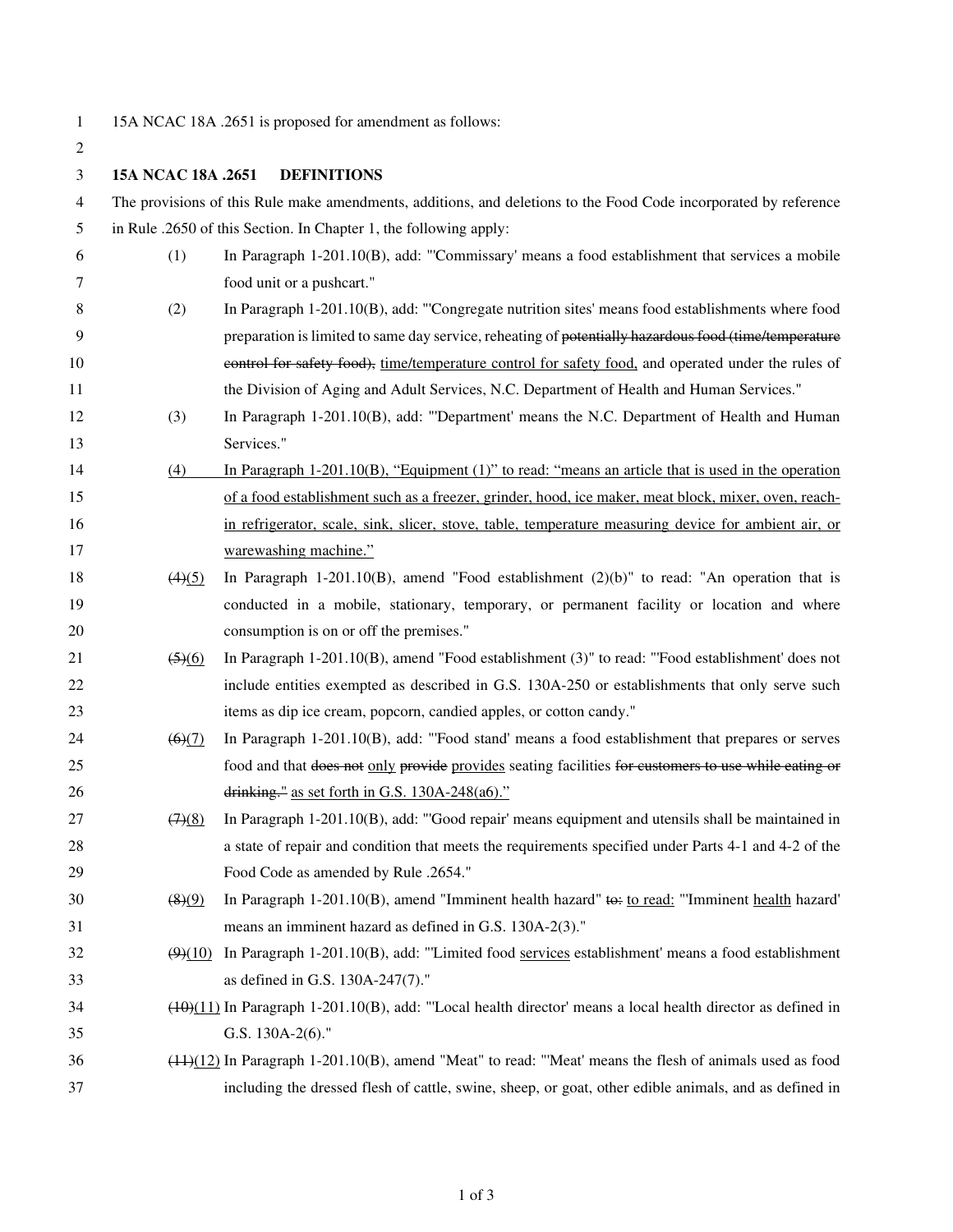| 1  | G.S. 106-549.15(14), except fish, poultry, and wild game animals as specified under Subparagraphs            |
|----|--------------------------------------------------------------------------------------------------------------|
| 2  | $3-201.17(A)(3)$ and (4)."                                                                                   |
| 3  | $(12)(13)$ In Paragraph 1-201.10(B), add: "Mobile food unit' means a food establishment or pusheart with no  |
| 4  | permanent utility connections, except for an onsite electrical connection, that is designed to be            |
| 5  | readily moved and vend food." food and that does not provide seating facilities for customers to use         |
| 6  | while eating or drinking."                                                                                   |
| 7  | $(13)(14)$ In Paragraph 1-201.10(B), amend "Person" to: to read: "Person' means person as defined in G.S.    |
| 8  | $130A-2(7)$ ."                                                                                               |
| 9  | $(44)(15)$ In Paragraph 1-201.10(B), amend "Poultry (1)" to read: "Any domesticated bird (chickens, turkeys, |
| 10 | ducks, geese, guineas, ratites, or squabs), whether live or dead, as defined in 9 CFR 381.1 Poultry          |
| 11 | Products Inspection Regulations Definitions, Poultry, and G.S. 106-549.51(26); and"                          |
| 12 | $(45)(16)$ In Paragraph 1-201.10(B), add: "Pushcart' means a mobile piece of equipment or vehicle used to    |
| 13 | vend food."                                                                                                  |
| 14 | (46)(17) In Paragraph 1-201.10(B), add: "Registered Environmental Health Specialist' means a Registered      |
| 15 | Environmental Health Specialist as defined in G.S. 90A-51(2b) and 90A-51(4) and authorized agent             |
| 16 | of the Department."                                                                                          |
| 17 | (47)(18) In Paragraph 1-201.10(B), add: amend "Regulatory Authority" to read: "Regulatory Authority"         |
| 18 | means the Department or authorized agent of the Department."                                                 |
| 19 | (48)(19) In Paragraph 1-201.10(B), add: "Restaurant' means a food establishment that prepares or serves      |
| 20 | food and provides seating."                                                                                  |
| 21 | $(49)(20)$ In Paragraph 1-201.10(B), add: "Supplemental cooking room' means a separate attached or           |
| 22 | detached structure in that food is cooked on grills, pits, or fireplaces and no other processing occurs."    |
| 23 | $(20)(21)$ In Paragraph 1-201.10(B), amend "Temporary food establishment" to: to read: "(1) "Temporary       |
| 24 | <i>'Temporary</i> food establishment' means a food establishment that operates for a period of time not      |
| 25 | to exceed 21 days in one location, affiliated with and endorsed by a transitory fair, carnival, circus,      |
| 26 | festival, or public exhibition. Food establishments that operate in the same event location for more         |
| 27 | than 21 days per calendar year are not eligible for a temporary food establishment permit. Domestic          |
| 28 | yard sales and businesses such as auctions, flea markets, or farmers' markets are not eligible for a         |
| 29 | temporary food establishment permit." as defined in G.S. 130A-247(8).                                        |
| 30 | (2) 'Temporary food establishment' does not include domestic yard sales and businesses such as               |
| 31 | auctions and flea markets."                                                                                  |
| 32 | (21)(22) In Paragraph 1-201.10(B), add: "Temporary food establishment commissary' means a food               |
| 33 | establishment affiliated with a temporary food establishment that prepares food in advance of or off-        |
| 34 | site. off-site from the event. The temporary food establishment commissary permit shall be valid for         |
| 35 | no more than 21 consecutive days the time period described in G.S. 130A-247(8) and shall be                  |
| 36 | permitted no more than 7 days prior to commencement of the event. Food establishments that                   |
| 37 | operate in the same location for more than 21 days the time period described in G.S. 130A-247(8)             |